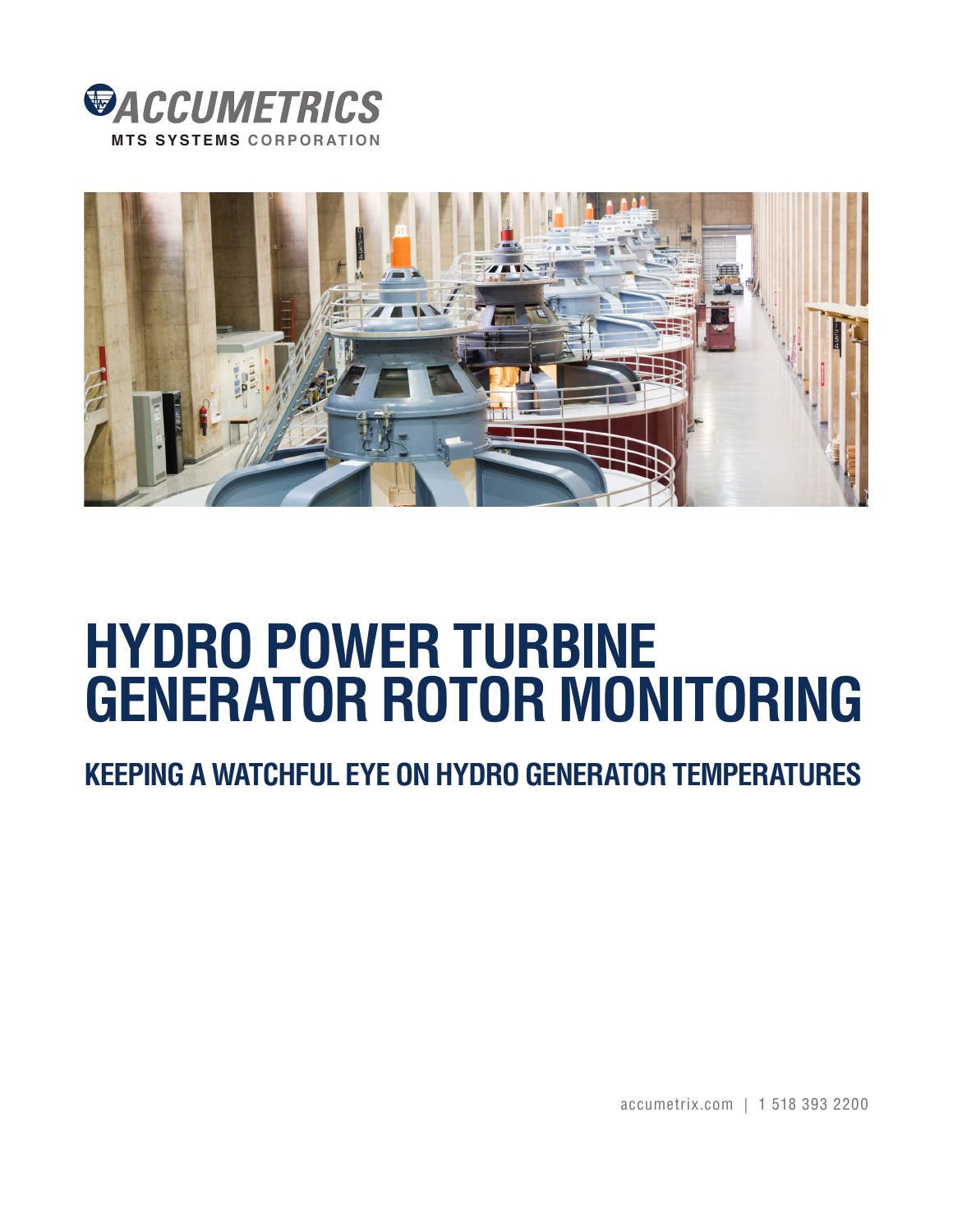## **Application: Hydro Power Turbine Generator Rotor Monitoring**

### **Keeping a Watchful Eye on Hydro Generator Temperatures**

**Industry:** Power

**Product:** [AT-7000 M](http://www.accumetrix.com/Multi-ChannelTelemetry/AT7000)otor Monitor

#### **Parameters measured:** Temperature

When a major hydro power producer needed to monitor the temperature of its generator's rotor poles and amortisseurs, Accumetrics provided multiple eight channel telemetry systems, each providing telemetry for eight installed RTD's. Although operating in close conjunction to large magnetic fields, Accumetrics digital telemetry was immune to EMI, and furthermore was able to provide proprietary sampling techniques to successfully and accurately capture all of the RTD data, providing clean, dependable analog temperature information from the Receiver. A robust transmitter was mounted onto the 43" diameter rotor shaft. This transmitter provided the excitation to the RTD's, and provided the signal conditioning and on-shaft high speed sampling (to properly capture the signal and noise components) needed for this application. The power and data were transferred through use of an induction coil set. The rotating coil was fabricated from four glass laminate  $\frac{1}{4}$ arc segments, while the 44" stationary pickup was of copper tubing segment construction. The digital data was converted to both current loop and voltage analog outputs at the Receiver, where output filtering eliminated the noise and presented clean, live temperature signals.



The above left picture shows the rotating Transmitter for the 8 RTD's (cover removed to show connections for the RTD's), the induction power/data coils (during testing in Schenectady) in the center, and the Receiver (digital to analog output device) on the right. The Receiver is equipped with optional panel meters providing  $y=mx+b$  unit translation (analog voltage to scaled temperature outputs).

The AT-7000/ Motor Monitor can also be configured to additionally measure rotor voltages and currents, detect ground faults, and monitor shaft torque and torsional vibration. The Motor Monitor is a variation of the AT-7000 product line.